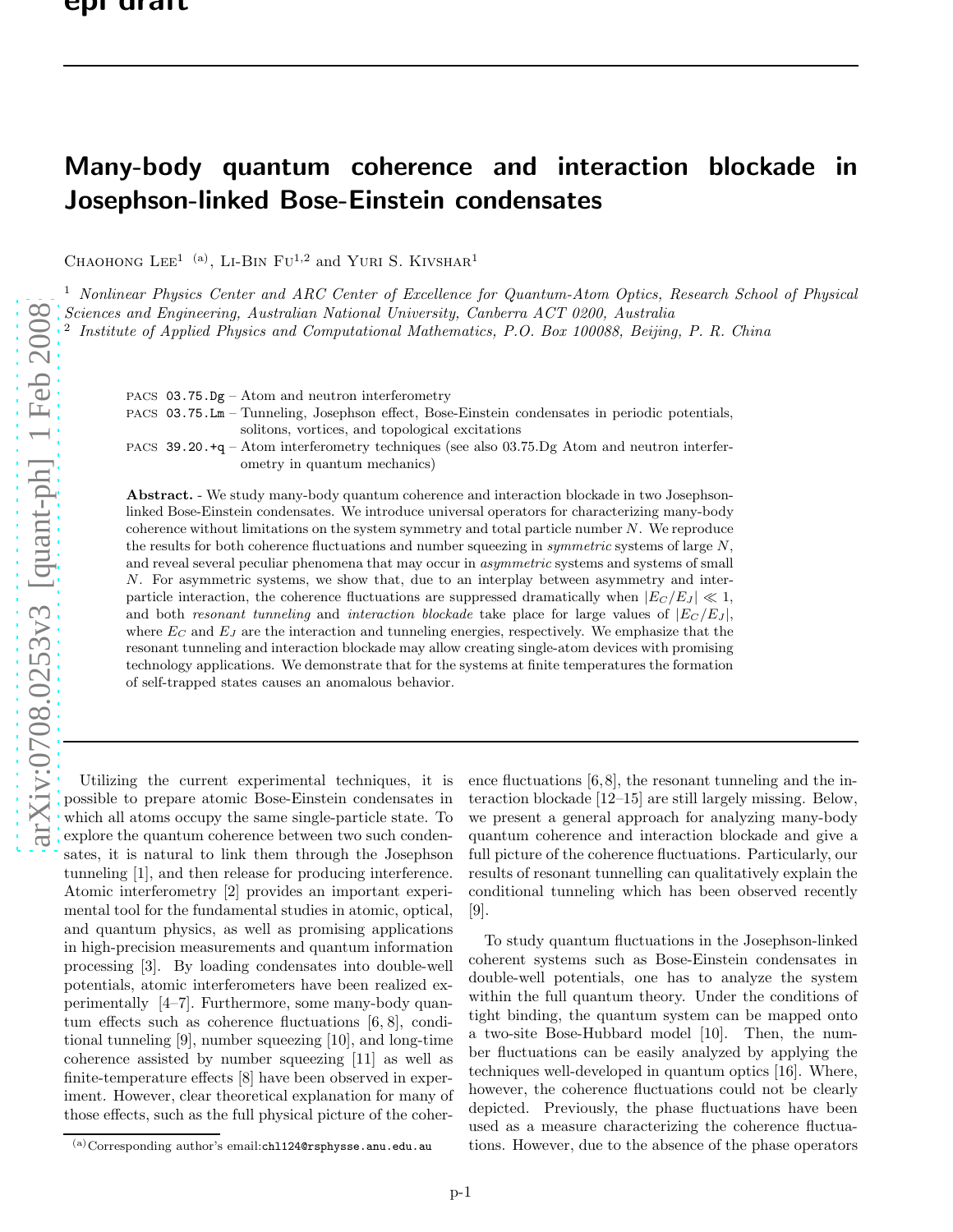in the Bose-Hubbard Hamiltonians, one has to introduce the quantum-phase models [17, 18]. The quantum-phase models describe qualitatively the systems with small number differences, but they can not describe the systems of large number differences and fail to maintain the hermiticity for asymmetric systems. Additionally, because the phase is measured modulo  $2\pi$ , the fluctuations of phase do not provide the best quantitative characterization for the coherence fluctuations [11].

In this Letter, we introduce Hermitian operators for the phase coherence rather than a relative phase, and then analyze the coherence fluctuations and interaction blockade. The coherence operators are defined with the atomic creation, annihilation, and number operators, so that they can be calculated directly with the general Bose-Hubbard models. The operational approach has two advantages: first, its validity is independent of the total particle numbers and, second, it works for both symmetric and asymmetric systems. We examine how the coherence fluctuations depend on the total number of particles, the interparticle interaction energy, the junction tunneling energy, asymmetry, and temperature. Without loss of generality, for all calculations about the fluctuations in zerotemperature systems, we only consider the ground states of the full quantum model: quantized Bose-Josephson junction. For the calculations about the fluctuations in finite-temperature systems, we use both the full quantum and the mean-field models.

Below, we not only reproduce the pictures of coherence fluctuations and number squeezing in large-size symmetric systems which can be described by the quantum phase models, but also reveal several peculiar phenomena in small-size systems and asymmetric systems which can not be described by the standard quantum phase models. Such as, (i) due to an interplay between the system asymmetry and inter-particle interaction, single-atom resonance effects suppress the quantum fluctuations of coherence and the interaction blockade occurs between the neighboring resonant peaks; and (ii) the occupation of highly-excited states of degeneracy (macroscopic quantum self-trapping) causes an anomalous behavior of the coherence fluctuations at finite temperatures. These results are qualitatively consistent with the recent experiment data on many-body quantum phenomena  $[6,8,10,11]$  and finitetemperature dynamics [8]. In particular, the resonant effects are confirmed by the most recent experimental observations of the conditional tunneling [9]; the physics of the interaction blockade and resonant tunneling open a route for designing single-atom devices for applications in sensitive metrology and information technology.

We consider the quantum model of two Josephsonlinked atomic condensates with the conserved total number of particles. From the physical point of view, this situation can be realized by confining atomic condensates in a double-well potential [4–7]. Eliminating the constant terms including the total number of atoms, the system Hamiltonian

$$
H = -J(a_1^+a_2 + a_1a_2^+) + \frac{\delta}{2}(n_2 - n_1) + \frac{E_C}{8}(n_2 - n_1)^2
$$
 (1)

describes a quantized Bose-Josephson junction. Here,  $a_j^+(a_j)$  are the atomic creation (annihilation) operators for the j-th  $(j = 1, 2)$  well, and  $n_j$  are the corresponding number operators. Thus, the system behavior is determined by the total number  $N$ , the charging (inter-particle interaction) energy  $E_C$ , the inter-well tunneling strength  $J$ , and the asymmetry parameter  $\delta$ . It has been suggested that the symmetric systems with negative charging energies can be used to realize the Heisenberg-limited interferometry [19]. Here, we consider both symmetric and asymmetric systems with the positive charging energies.

Under the mean-field approximation,  $a_j \rightarrow \sqrt{n_j} e^{i\phi_j}$ and  $a_j^+ \to \sqrt{n_j} e^{-i\phi_j}$ , the macroscopic quantum behavior (such as Josephson oscillations, self-trapping [20], and dynamical bifurcation [21]) obeys a classical non-rigid pendulum Hamiltonian,

<span id="page-1-0"></span>
$$
H_{cl} = E_C n^2 / 2 + \delta n - E_J \sqrt{1 - (2n/N)^2} \cos \phi, \qquad (2)
$$

with the quasi-angular momentum  $n = (n_2 - n_1)/2$  and the relative phase  $\phi = \phi_2 - \phi_1$ . Here,  $E_J = NJ$  denotes the junction energy. For the symmetric systems  $(\delta = 0)$  with small number differences  $(|2n/N| \sim 0)$ , one can introduce the quantum phase model via  $n \to i\frac{\partial}{\partial \phi}$  and  $(2n/N) \to 0$ (see Ref. [17, 18] and references therein). However, it can not depict the behavior of systems with large number differences or self-trapping, and it fails to maintain hermiticity when  $\delta \neq 0$ .

To explore the coherence fluctuations, we introduce operators for the phase coherence. Drawing upon the quantum phase concept [22] for single-mode coherence, we define the operators for two-mode first-order coherence as

$$
\cos \phi = \frac{(a_2^+ a_1 + a_2 a_1^+)}{\sqrt{2 (2n_1 n_2 + n_1 + n_2)}},
$$
  
\n
$$
\sin \phi = \frac{i(a_2^+ a_1 - a_2 a_1^+)}{\sqrt{2 (2n_1 n_2 + n_1 + n_2)}}.
$$
\n(3)

These two operators satisfy the conditions  $\langle \sin^2 \phi + \cos^2 \phi \rangle = 1$ . Without considerations in total particle number conservation and inter-particle interaction, similar operators have been used to study the phase coherence of photons from different lasers [23]. So that the previous results of photons can not be applied to systems of conserved total particle numbers and inter-particle interaction, such as the Josephson-linked condensates considered in this paper. Similarly, one can define the operators for two-mode second-order coherence,  $\cos(2\phi) = \left[ (a_2^{\dagger} a_1)^2 + (a_2 a_1^{\dagger})^2 \right] / K_S$  and  $\sin(2\phi) = i \left[ (a_2^{\dagger} a_1)^2 - (a_2 a_1^{\dagger})^2 \right] / K_S$ , where the constant  $K_S = \langle 2n_1n_2 + n_1 + n_2 \rangle$ . Fluctuations of the two-mode first-order coherence are quantitatively characterized by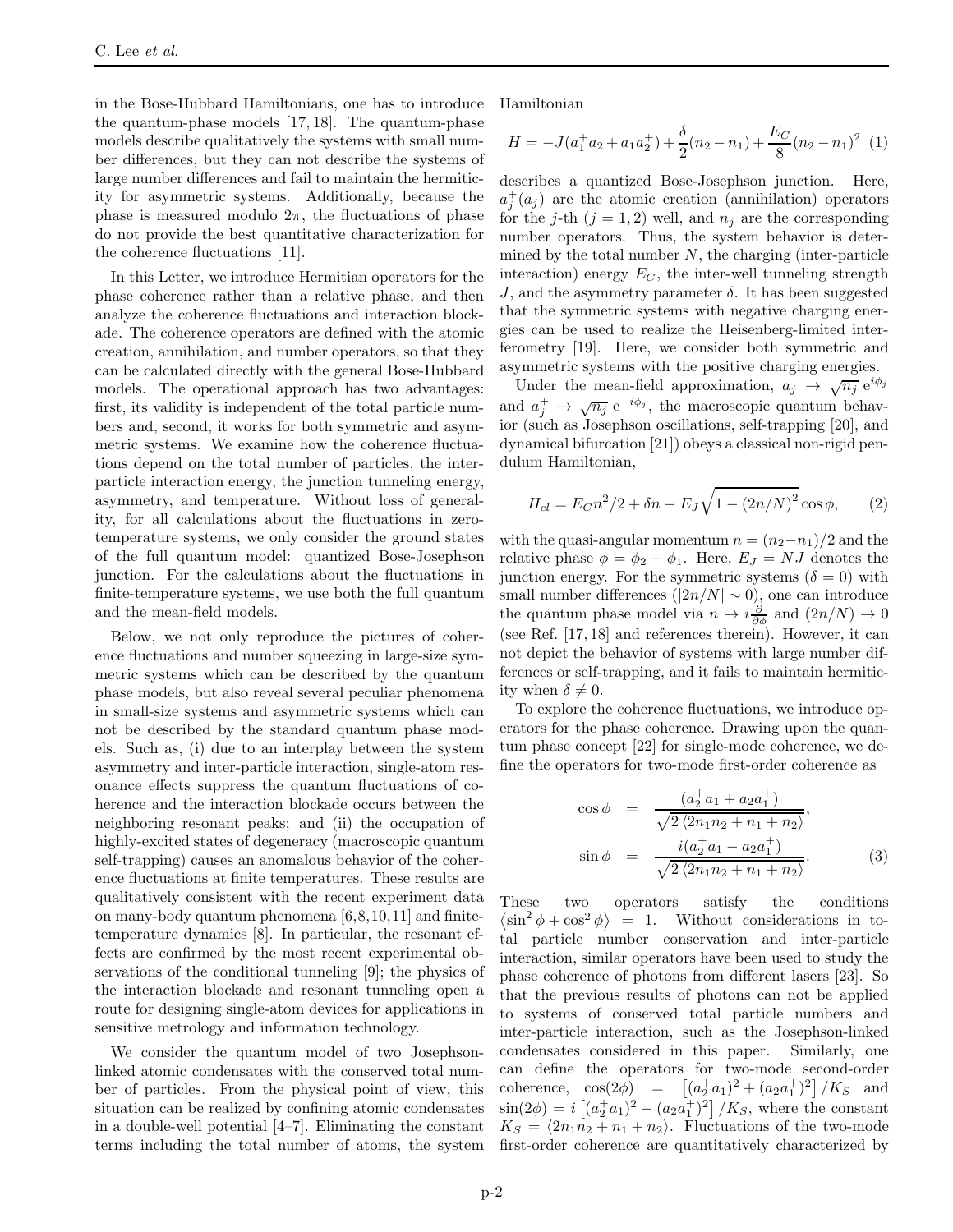the variance

$$
\Delta(\cos \phi) = \langle \cos^2 \phi \rangle - \langle \cos \phi \rangle^2. \tag{4}
$$

Here, the expectation for  $\cos \phi$  is

$$
\langle \cos \phi \rangle = \frac{\langle a_2^{\dagger} a_1 + a_2 a_1^{\dagger} \rangle}{\sqrt{2 \langle 2n_1 n_2 + n_1 + n_2 \rangle}},\tag{5}
$$

and the expectation for  $\cos^2 \phi$  is

$$
\langle \cos^2 \phi \rangle = \frac{1}{2} + \frac{\langle (a_2^{\dagger} a_1)^2 \rangle + \langle (a_2 a_1^{\dagger})^2 \rangle}{2 \langle 2n_1 n_2 + n_1 + n_2 \rangle}.
$$
 (6)

The variance  $\Delta(\cos \phi)$  vanishes when two condensates becomes phase-locked. Otherwise, the variance approaches the value 1/2 when two condensates have no phase correlations. The above variance has been successfully employed for explaining the q-vortex melting [24].



<span id="page-2-0"></span>Fig. 1: Coherence fluctuations and number squeezing in symmetric Bose-Josephson junctions. (a) Coherence fluctuations  $\Delta(\cos \phi)$  vs.  $E_C/E_J$ ; and (b) inverse square of number squeezing  $1/S^2$  vs.  $N^2E_C/E_J$ . Dashed lines, dashed-dot lines, circles, and dots correspond to the cases  $N = 2, 4, 50$  and 100, respectively. For sufficiently large  $N$ , the curves approaches the result obtained from the Gaussian ansatz applied to the probability amplitudes (solid line).

For symmetric systems at zero temperature, the coherence fluctuations  $\Delta(\cos \phi)$  and the number squeezing  $S = \sqrt{N/\Delta N_r}$  (where  $\Delta N_r = \langle N_r^2 \rangle - \langle N_r \rangle^2$  is the variance for relative numbers  $N_r = n_2 - n_1$ ) show different parametric dependencies. The coherence fluctuations grow monotonously with the ratio  $E_C/E_J = E_C/(NJ)$ , however, the number squeezing grows monotonously with the ratio  $N^2E_C/E_J = NE_C/J$ . The behavior of the coherence fluctuations is qualitatively consistent with the experimental observations made via adjusting the separation distance [6] or the barrier height [8], which corresponds to varying  $E_J$ . Because the coherence time grows with the number squeezing [25], the different parametric dependence of the coherence fluctuations and number squeezing indicates that one can increase the coherence time without loss of coherence, by increasing the total number  $N$  or with some loss of coherence, by increasing the ratio  $E_C/E_J$ . This result justifies qualitatively the experimental approach for adjusting the coherence time via varying the barrier height (i.e., controlling  $E_J$  [11], in which the coherence time grows with the barrier height. For sufficiently large  $N$ , the parametric dependence of coherence fluctuations and number squeezing are consistent with the previous results obtained from other approaches [17, 25, 26]. Our operational approach also explores the finite-size effects in systems of small N. For commensurate systems (whose  $N$  are even integers) of very weak or strong interactions, the coherence fluctuations are almost independent of N. However, in the intermediate region of  $E_C/E_J \sim 1$ , the coherence fluctuations decrease with  $N$ . In Fig. [1,](#page-2-0) we show the parametric dependence for the ground-state coherence fluctuations and number squeezing for symmetric systems with different total number of particles.

For asymmetric systems at zero temperature and without inter-particle interaction  $(E_C = 0)$ , both coherence fluctuations and number squeezing increase monotonically with the asymmetry parameter  $\delta$ . For small values of  $E_C/E_J$ , before the asymmetry  $\delta$  starts dominating the dynamics, the coherence fluctuations can be suppressed by an interplay between asymmetry and repulsive interparticle interaction; the suppression becomes more significant for larger values of  $E<sub>C</sub>$ . This suppression of the coherence fluctuations originates from the different localization mechanisms dominated by asymmetry and repulsive inter-particle interaction. The asymmetry tends to localize all atoms in the lower well, however, the repulsive inter-particle interaction (positive charging energy) tends to localize atoms in two wells without number difference. In Fig. [2,](#page-3-0) we show the coherence fluctuations and number squeezing in asymmetric systems with  $N = 100$ ,  $E_J = 100$ and  $E_C/E_J \ll 1$ .

For asymmetric systems with large values of  $E_C/E_J$ at zero temperature, the coherence fluctuations can be suppressed resonantly, due to degeneracy and quasidegeneracy of the energy levels occurring at some particular values of the ratio  $\delta/E_C$ . For systems without tunneling, the eigenstate of quasi-angular momentum  $n$  has the energy  $E^*(n) = \delta n + E_C n^2/2$ , and so that two neighboring levels become degenerate when  $E^*(n) = E^*(n+1)$ . This means that, near the values of  $\delta/E_C = -(n + 1/2)$ for  $n = (-N/2, -N/2 + 1, \dots, N/2 - 1)$ , at least one atom can tunnel freely between two wells, even in the limit of very weak tunneling (i.e., for very small values of  $E_J$ ). Therefore, the coherence fluctuations from interparticle interaction will be suppressed resonantly, with the resonance width depending on  $E_J$ . This is a singleatom resonance effect caused by the degeneracy and quasidegeneracy between the states of the neighboring angular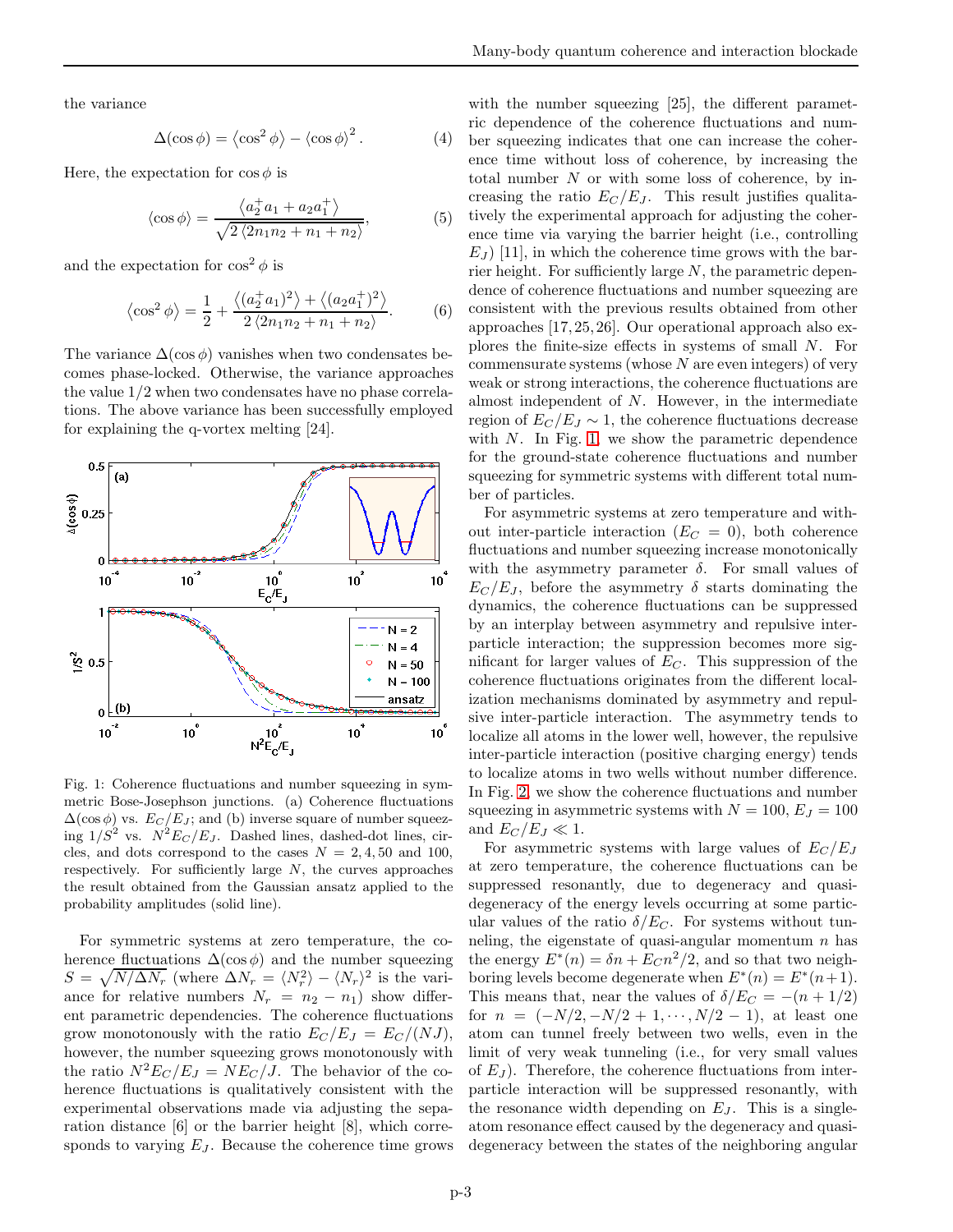

<span id="page-3-0"></span>Fig. 2: Coherence fluctuations and number squeezing in asymmetric systems with  $N = 100$ ,  $E_J = 100$ , and  $E_C/E_J \ll 1$ . (a) Coherence fluctuations vs.  $\delta/E_J$ ; and (b) inverse square of number squeezing  $1/S^2$  vs.  $\delta/E_J$ .

momenta *n*. For very small values of  $E_J/E_C$ , we perform a perturbation analysis by assuming that the perturbed ground state is a superposition of the two lowest states of the system without tunneling. Namely, the ground state  $|\psi\rangle_G = \alpha_1 |L_1\rangle + \alpha_2 |L_2\rangle$ , where  $|L_1\rangle$  and  $|L_2\rangle$  are the two lowest states. The two coefficients are determined by the lowest energy state of the following eigenvalue equation,

$$
\left(\begin{array}{cc} H_{11} & H_{12} \\ H_{21} & H_{22} \end{array}\right)\left(\begin{array}{c} \alpha_1 \\ \alpha_2 \end{array}\right)=E\left(\begin{array}{c} \alpha_1 \\ \alpha_2 \end{array}\right),\,
$$

in which  $H_{ij} = \langle L_i | H | L_j \rangle$   $(i, j = 1, 2)$ . The perturbation results confirm the resonant suppression of coherence fluctuations, and they show that the resonance width increases with  $E_J/E_C$ . Similarly, if we prepare a state of a quasi-angular momentum  $n$ , the correlated tunneling of an atomic pair (two-atom resonance) should correspond to the degeneracy condition  $E^*(n) = E^*(n+2)$ . Our results for single- and two-atom resonances explain consistently the recent observations of conditional tunneling [9]. In Fig. [3,](#page-3-1) we show the coherence fluctuations in the ground states of asymmetric systems with  $N = 100$ ,  $E_J = 100$  and large values of  $E<sub>C</sub>$ . For a very large value of the charging energy,  $E_C = 800$  (green lines), our numerical results differ slightly from the the results calculated by the perturbation analysis. Even for a moderate value of the charging energy,  $E_C = 100$ , our numerical results clearly show the resonant suppression of the coherence fluctuations. Apparently, the resonance for the case  $E_C = 100$  is wider then that for the case  $E_C = 800$ .

The single-atom resonant tunneling is a signature of interaction blockade induced by the s-wave scattering between atoms. It is well known that the Coulomb blockade of single-electron tunneling occurs because of the charging energy [12]. In the Bose-Josephson junction (1), the



<span id="page-3-1"></span>Fig. 3: Coherence fluctuations in the ground states of asymmetric systems with  $N = 100$ ,  $E_J = 100$  and large values of  $E_C$ . (a) Coherence fluctuations  $\Delta(\cos \phi)$  vs.  $\delta/E_C$ ; and (b) the enlarged region between two dot lines shown in (a). Blue and green lines correspond to the values  $E_C = 100$  and  $E_C = 800$ , respectively. Resonant suppression of the coherence fluctuations occurs at  $\delta = -E_C(k + 1/2)$  for  $k =$  $(-N/2, -N/2 + 1, ..., N/2 - 1)$ , marked by dashed red lines in (b).

asymmetry and the inter-particle interaction act the roles of the applied voltage and the charging interaction, respectively. As a results of the interaction blockade, adiabatically sweeping the asymmetry, atoms in the ground state tunnel through the potential barrier one-by-one and the coherence vs. asymmetry dependence is a set of sharp peaks between plateaus of interaction block. The interplay of the single-atom resonant tunneling and the interaction blockade allows one to create so called single-atom devices, which would provide promising application in sensitive metrology and information technology like their electronic counterparts [14, 15]. For a strongly interacting system in optical lattices with asymmetry imposed by a harmonic potential, the appearance of Mott-insulator shells [27,28] is also the results of interaction blockade. In Fig. [4,](#page-4-0) we show resonant tunneling peaks and interaction blockade plateaus for a quantized Bose-Josephson junction of  $N = 10$ ,  $E_J = 10$  and  $E_C = (1000, 100, 10)$ . In which,  $\Delta(N_r)$  and  $\langle N_r \rangle$  are the quantum fluctuation and expectation of the relative particle number  $N_r$ , respectively. The regular steps in  $\langle N_r \rangle$  and sharp peaks in  $\Delta(N_r)$ clearly show the single-atom resonant tunneling and the interaction blockade. It also show that the interaction blockade becomes more and more significant when the interaction energy  $E_C$  increases. In the recent experiment of atoms confined in double-well lattices [9],  $N = 2$  and  $E_I/E_C \approx 0.2$ . For the state of two atoms in the first well,  $n = -1$ , the single-atom (and two-atom) resonances occur at  $\delta = E_C/2 = 0.78E_r$  (and  $\delta = 0$ ) when the resonant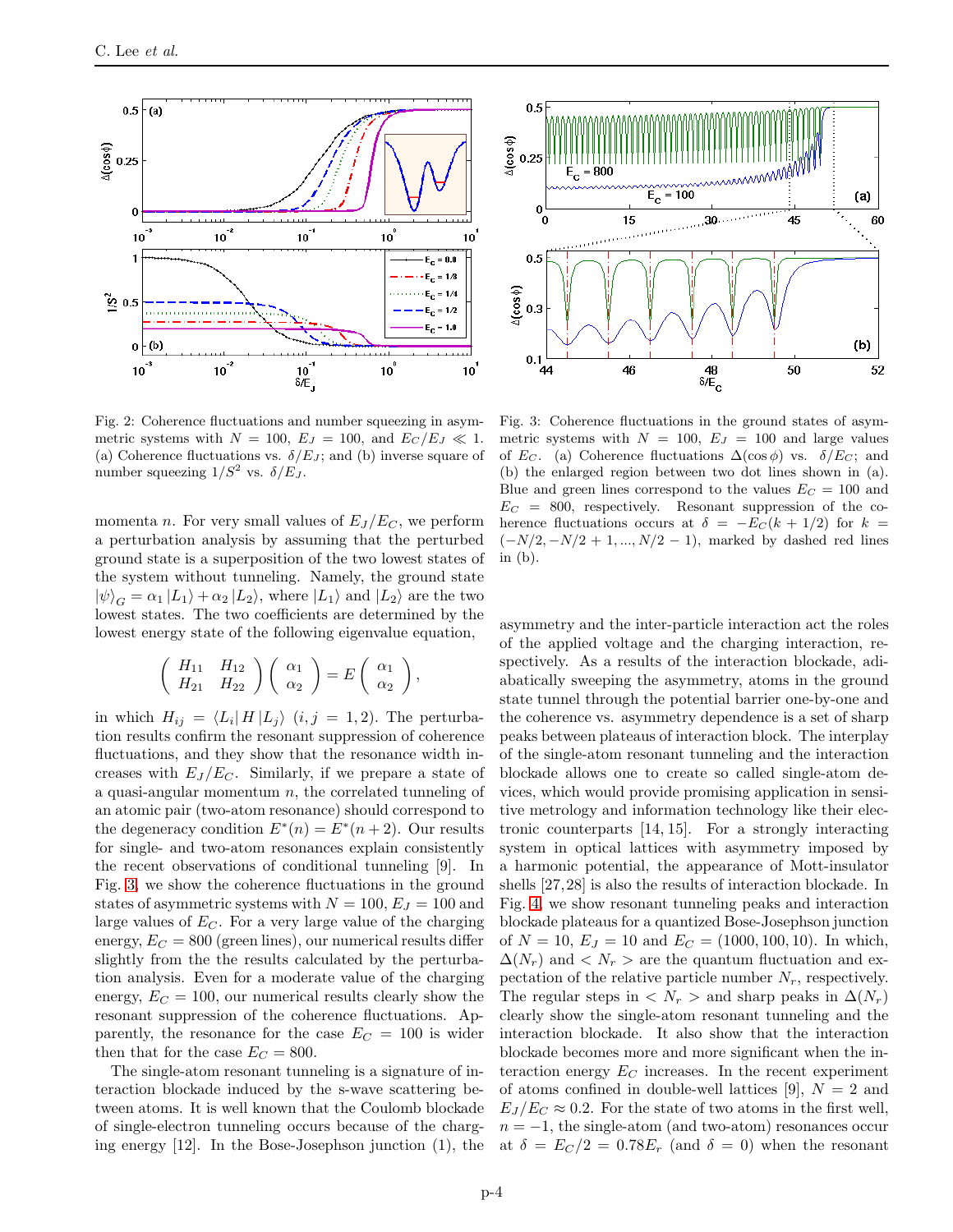conditions  $E^*(n) = E^*(n+1)$  (and  $E^*(n) = E^*(n+2)$ ) are satisfied. In which, the recoil energy  $E_r = h^2/(2m\lambda^2)$ with the mass  $m$  for a  ${}^{87}$ Rb atom, the Planck's constant h, and the short-lattice wave-length  $\lambda = 765$  nm.



<span id="page-4-0"></span>Fig. 4: Peaks of single-atom resonant tunneling and plateaus of interaction blockade. (a) The fluctuations of relative particle numbers and (b) the expectation values of half relative particle numbers versus  $\delta/E_C$ . Solid, dash and dash-dot lines correspond to  $E_C/E_J = 100$ , 10 and 1, respectively.

The analysis presented above describes the system properties at zero temperature. For finite-temperature systems, assuming a canonical ensemble statistics, the equilibrium states are mixed states described by the density matrix  $\rho(T) = \exp(-\beta H)/Tr[\exp(-\beta H)].$  Here,  $\beta = 1/(k_B T)$ ,  $Tr[\rho(T)] = 1$ ,  $k_B$  is the Boltzmann constant, and  $H$  is the Hamiltonian matrix. The thermodynamic average and variance of an arbitrary operator Q are  $\langle Q \rangle_T = Tr[\rho(T)Q]$  and  $\Delta(Q)_T = Tr[\rho(T)(Q - \langle Q \rangle)^2]$ , respectively.

For the systems of fixed parameters, we find that the coherence fluctuations grow with temperature. However, for the systems at fixed temperature, the parametric dependence of the coherence fluctuations relies on the values of temperature. For low temperatures, the coherence fluctuations grow with  $E_C/E_J$ . This finite-temperature behavior is qualitatively consistent with the experimental data on noise thermometry with two Josephson-linked condensates of Bose atoms [8]. For higher temperatures, the coherence fluctuations grow with  $E_C/E_J$  except for the anomalous behaviors near the value  $E_C/E_J \sim 4/N^2$ . For every eigenstate, we numerically find that the quantum fluctuations of coherence increase with  $E_C/E_J$ . This indicates that the monotonous growth of the coherence fluctuations vs  $E_C/E_J$  (except for the anomalous region) in finite-temperature systems is a signature of the quantum fluctuations.

Using the mean-field Hamiltonian [\(2\)](#page-1-0) with the same parameters, we estimate the coherence fluctuations with the



<span id="page-4-1"></span>Fig. 5: Quantum and thermal fluctuations of the phase coherence vs.  $E_C/E_J$  for symmetric systems of  $N = 100$  and different values of temperature. Circles and dots correspond to the cases  $E_J = 1.0$  and  $E_J = 0.5$ , respectively. Dashed lines are estimated with the classical Boltzmann theory.

classical Boltzmann theory. For systems of low temperatures and very small values of  $E_C/E_J$ , the classical estimations show excellent consistence with the quantum ones. Otherwise, the classical results greatly differ from the quantum ones. This means that the mean-field Hamiltonian works good for systems of low temperatures and very small values of  $E_C/E_J$ . Because the mean-field treatment uses the coherent state approximation and only the low-energy states for systems of small  $E_C/E_J$  are close to coherent states, the excellent consistence for systems of low temperature and small values of  $E_C/E_J$  is a natural result of the mean-field approximation.

In Fig. [5,](#page-4-1) we show the quantum and thermal fluctuations of the phase coherence vs.  $E_C/E_J$  for symmetric systems of  $N = 100$  and different values of T. In which, the dashed lines are obtained from the mean-field model (2) and the other data are calculated from the full quantum model (1). The region near  $E_C/E_J \geq 4/N^2$ is the region of degenerated highest excited states which corresponds to the macroscopic quantum self-trapping in mean-field models [20, 21, 29]. The anomalous behavior of the coherence fluctuations in this region is caused by the occupation of the high excited states of two-fold degeneracy when the temperature becomes sufficiently high. We also calculate the averaged energy spacing for different parameters, and the results show a minimum in the crossover region between normal and self-trapping regions. For fixed and sufficiently high temperatures, the populations of high-excited states in this crossover region will larger than those in other regions, and then the coherence fluctuations show an anomalous peak.

In conclusion, we have studied the mechanisms of coherence fluctuations and interaction blockade in two Josephson-linked Bose-Einstein condensates with repul